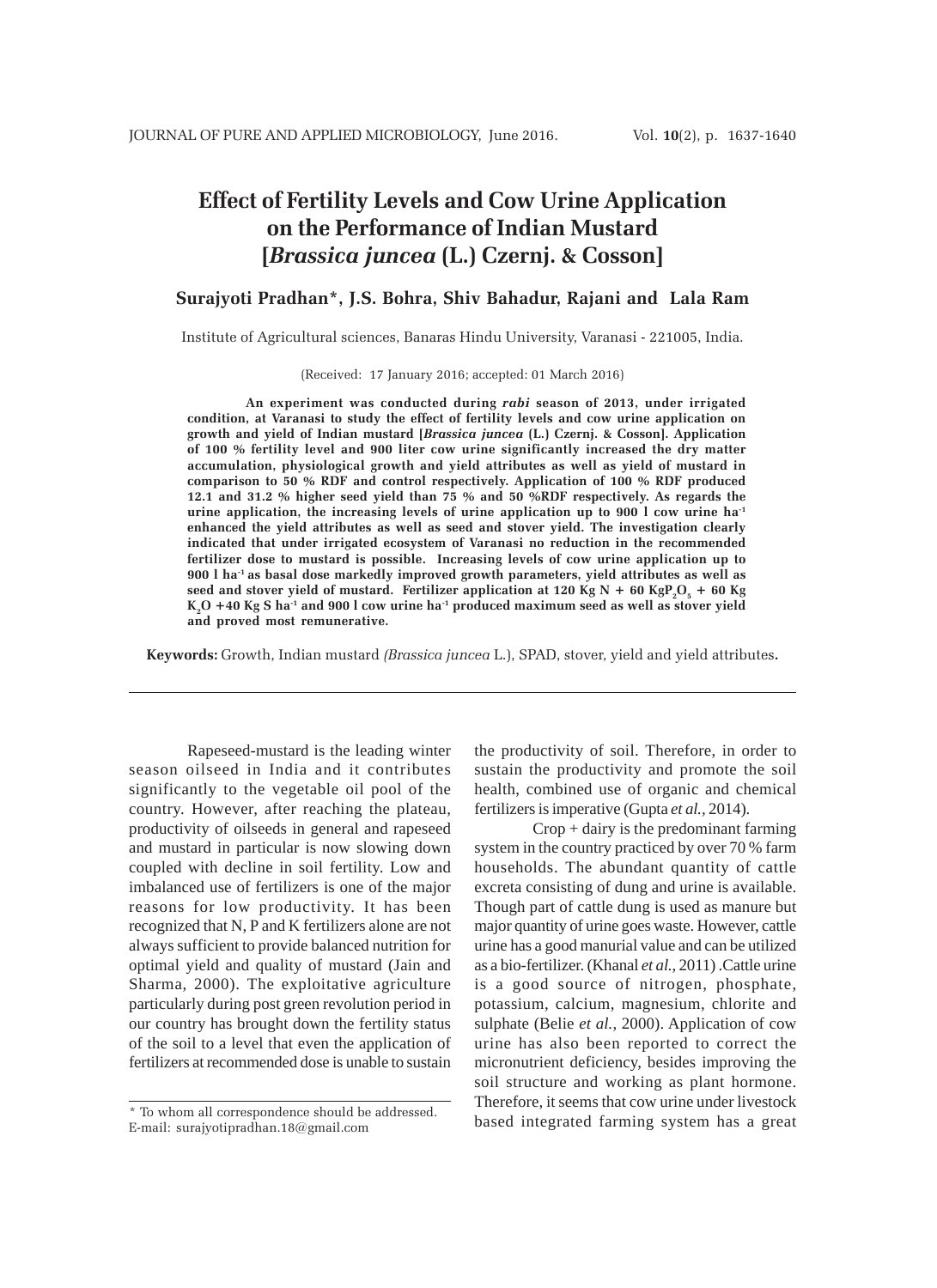potential for use as a bio- fertilizer to economize the crop production.

Keeping these facts in view, the present experiment was planned and carried out during winter season 2013 -14 at the research farm, Institute of Agricultural Sciences, B.H.U., Varanasi. The soil of the experimental field was clay loam, having 0.38% organic C and 7.8 pH. It was low in available N  $(138.48 \text{ kg} \text{ ha}^{-1})$ , medium in available  $P_2O_5(23.31 \text{ kg ha}^{-1})$  and K (72.10 kg ha<sup>-1</sup>).

#### **MATERIALS AND METHODS**

Experiment was laid out in split plot design with 3 replications. The main plot treatment consisted three fertility levels i.e. 50%, 75% and 100% RDF(120  $\text{kg N} + 60 \text{ kg} \text{ P}_2 \text{O}_5 + 60 \text{ kg} \text{ K}_2 \text{O} + 40 \text{ kg} \text{ S} \text{ h} \text{a}^{\text{-1}}$ ), whereas, four levels of cow urine i.e. 0, 300, 600, 900 l ha-1 were allocated to sub-plots. To maintain the homogeneity, water  $\omega$  900,600,300 and 0 l ha<sup>-1</sup> was added to the urine levels i.e. 0,300,600 and 900 l Ha-<sup>1</sup>, respectively. So the total numbers of treatment combinations were twelve. Furrows were opened in each plot at a distance of 40 cm for sowing of mustard variety 'Pro agro 4001' sown at 5 kg /ha. Half of N and full doses of P and K were applied in furrows after mixing with moist soil. The sources of N, P, K and S were Urea, DAP, MOP and elemental sulphur, respectively. The rest half nitrogen was top dressed through urea at one month stage. Cow urine with or without water as per treatment was applied in furrows opened for sowing. Thinning of extra plants was done after 18 days of sowing at a distance of 15 cm to maintain proper plant population. All the agronomic operations were kept uniform in all the plots. Pendimethalin 30 EC  $@1$  kg/ ha was applied as pre emergence spray. This was accompanied by one mechanical-cum-manual weeding at 4 week stage of the crop. One pre sown and two post sowing irrigation were applied to maintain optimum soil moisture for plant growth. Observations on the growth and yield attributes as well as yield of seed and stover were recorded as per the established norms.

### **RESULTS AND DISCUSSION**

The increasing fertility levels up to 100 % RDF markedly influenced the growth parameters *viz.* plant height, leaf area index, leaf chlorophyll

J PURE APPL MICROBIO*,* **10**(2), JUNE 2016.

content in terms of SPAD value and dry matter production plant<sup>-1</sup> (Table 1). This supports the well established fact that combined application of nitrogen, phosphorus, potassium and sulphur in adequate quantity is beneficial for growth and development of mustard. (Athokpam, 2010).

As evident from the SPAD value (Table 1) higher fertility levels might have induced greater translocation of photosynthates from leaves *via* stem to sink i.e. siliqua and seeds. This resulted in bigger siliqua and more number of seed siliqua<sup>1</sup> which on maturity became bold with higher test weight (Table 1). The better plant growth at higher fertility levels also helped the plants to bore higher number of siliqua on main shoot as well as siliquae plant-1. Increasing levels of fertilizer application from 50 to 100 % RDF significantly increase the seed yield (Table 2). Fertilizer application at 100 % RDF recorded 31.2 % and 14.1 % higher seed yield over 50 % and 75 % RDF, respectively. The increase in yield due to application of nitrogen, phosphorus, potassium and sulphur in higher doses may be attributed to cumulative effect of increase in yield attributing characters. The results are in conformity with the findings of Tomar *et al.* (2005) and Ghimire and Bana (2009).

Marked effect of cow urine application was observed on growth attributing characters (Table 1). Application of  $9001$  ha<sup>-1</sup> cow urine being at par ha<sup>-1</sup> with 600 l ha<sup>-1</sup> recorded significantly higher plant height and dry matter plant<sup>1</sup> than control at 90 DAS. The growth attributing characters improved probably due to better supply of nutrients at higher rates of urine application as the chemical analysis of the cow urine applied in the present investigation showed to contain 0.978 % N, 0.0917 % P, 0.11 ppm K, 0.80 ppm Ca and 3.21 ppm Mg. Therefore more availability of N at higher rates of cow urine application might have favored protein synthesis and greater SPAD values (Table 1) indicate increased leaf chlorophyll content and thereby higher photosynthesis. Potassium, the other important constituent of cow urine (0.11 ppm) as an activator of enzymes regulates carbohydrate metabolism and protein synthesis; it also controls PH, stomatal opening and membrane permeability. Besides this the different enzymes and hormones present in cow urine are also responsible for the better growth of plant (Vahanka *et al*. 2010).

All the yield attributing characters were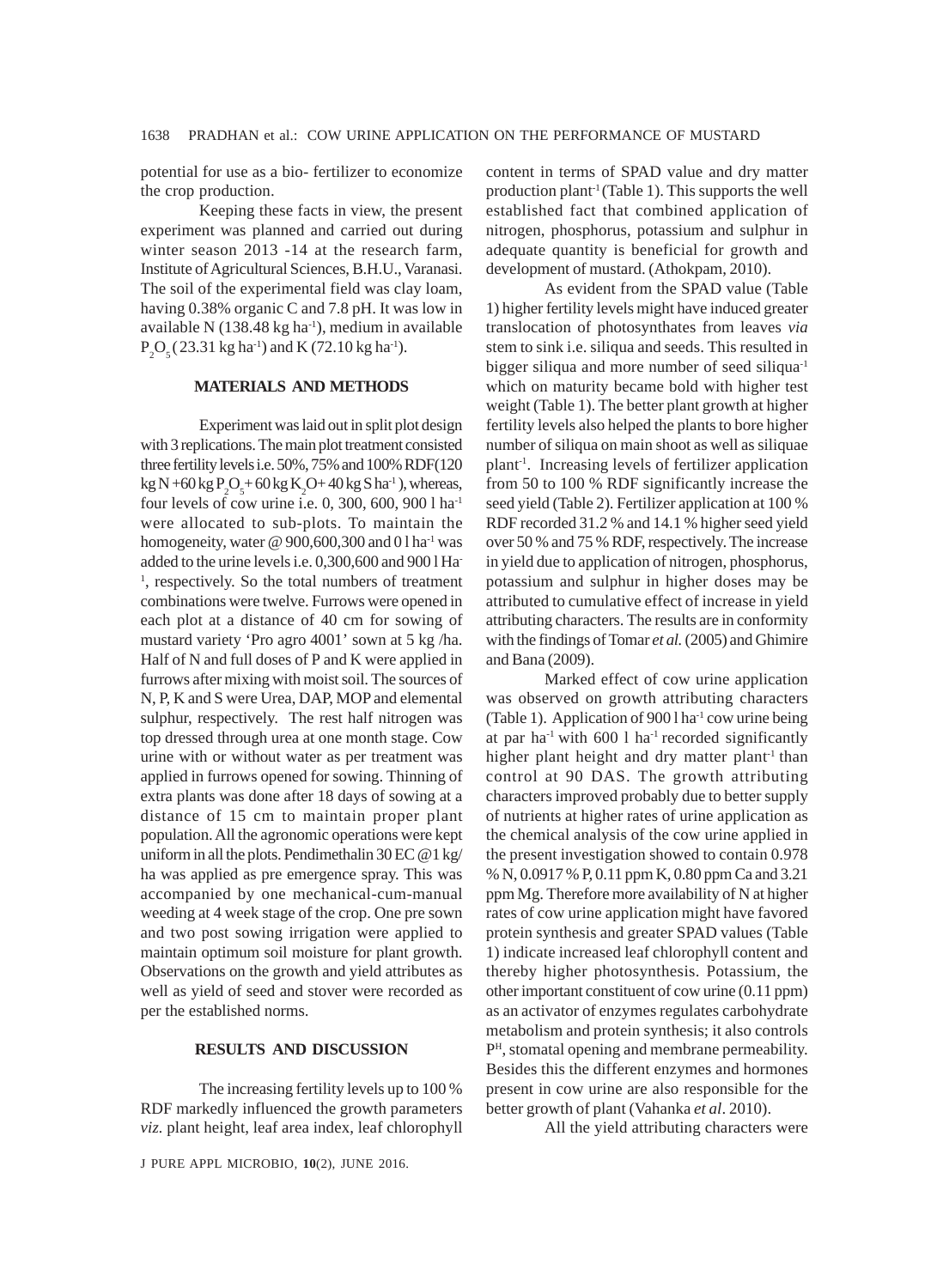positively influenced by increasing levels of urine application particularly at 600 and 900 l ha-1. This could be ascribed to the better growth parameters at higher rate of urine application. The results are in close conformity with the findings of Khanal *et al.* (2010) and Vahanka *et al*. (2010). As nitrogen is one of the major constituent of cow urine, its application at higher rate might have enhanced the process of tissue differentiation, cell multiplication, cell enlargement i.e. from somatic to reproductive phase, meristematic activity and development of floral primodia leading thereby to increased flowering and ultimately the fruit setting. As a result, higher siliqua plant<sup>-1</sup> was obtained with increasing levels of urine application up to highest level (900 l ha<sup>-1</sup>). As nitrogen and potassium both are involved in protein synthesis and K helps in the translocation of photosynthates to sink, under adequate urine supply, there would have been greater translocation of photosynthates from source to sink leading thereby to production of bolder seeds with higher test weight. The favorable

| Treatments                        | Plant<br>Height*<br>(cm) | Dry<br>matter/<br>plant <sup>*</sup> $(g)$ | Leaf<br>Chlorophyll<br>content**<br>(SPAD) | $LAI**$ | Siliquae<br>on main<br>shoot | Siliquae<br>$/$ plant | Seeds<br>$siliqua^{-1}$ | Test<br>weight<br>(g) |
|-----------------------------------|--------------------------|--------------------------------------------|--------------------------------------------|---------|------------------------------|-----------------------|-------------------------|-----------------------|
| <b>Fertility levels</b>           |                          |                                            |                                            |         |                              |                       |                         |                       |
| 50% RDF                           | 128.8                    | 50.1                                       | 40.1                                       | 3.10    | 37.7                         | 130.3                 | 6.58                    | 3.78                  |
| 75% RDF                           | 136.1                    | 62.3                                       | 43.6                                       | 3.52    | 42.5                         | 133.7                 | 8.17                    | 4.19                  |
| 100% RDF                          | 139.8                    | 68.3                                       | 44.8                                       | 3.70    | 48.0                         | 136.7                 | 9.50                    | 4.53                  |
| $S.$ Em $+$                       | 1.96                     | 1.26                                       | 0.36                                       | 0.08    | 0.57                         | 0.75                  | 0.34                    | 0.09                  |
| C.D. 5%                           | 7.69                     | 4.95                                       | 1.41                                       | 0.32    | 2.3                          | 2.9                   | 1.35                    | 0.37                  |
| Cow urine levels $(l \, ha^{-1})$ |                          |                                            |                                            |         |                              |                       |                         |                       |
| $\overline{0}$                    | 130.2                    | 55.9                                       | 41.2                                       | 3.10    | 40.5                         | 130.9                 | 7.11                    | 3.97                  |
| 300                               | 134.0                    | 57.9                                       | 42.1                                       | 3.37    | 41.6                         | 133.3                 | 8.00                    | 4.05                  |
| 600                               | 136.9                    | 62.9                                       | 43.6                                       | 3.60    | 43.6                         | 134.7                 | 8.33                    | 4.24                  |
| 900                               | 138.6                    | 64.4                                       | 44.5                                       | 3.69    | 45.2                         | 135.4                 | 8.88                    | 4.40                  |
| $S.$ Em $+$                       | 1.16                     | 1.40                                       | 0.48                                       | 0.08    | 0.39                         | 0.66                  | 0.33                    | 0.08                  |
| C.D. 5%                           | 3.44                     | 4.17                                       | 1.42                                       | 0.25    | 1.2                          | 2.0                   | 0.97                    | 0.23                  |

**Table 1.** Effect of fertility and cow urine levels on growth and yield attributes of mustard

\* At 90DAS \*\*At 60 DAS

**Table 2.** Effect of fertility and cow urine levels on yield and economics of mustard

| Treatment                         | Seed<br>vield<br>$(kg ha^{-1})$ | Stover<br>vield<br>$(kg ha^{-1})$ | Harvest<br>index $(\% )$ | Gross<br>return<br>$(Rs.ha^{-1})$ | Cost of<br>cultivation<br>$(Rs.ha^{-1})$ | Net<br>Return<br>$(Rs.ha^{-1})$ | B:C<br>ratio |
|-----------------------------------|---------------------------------|-----------------------------------|--------------------------|-----------------------------------|------------------------------------------|---------------------------------|--------------|
| Fertility levels                  |                                 |                                   |                          |                                   |                                          |                                 |              |
| 50% RDF                           | 930                             | 2709                              | 25.6                     | 39924                             | 25286                                    | 14638                           | 1.577        |
| 75% RDF                           | 1069                            | 2970                              | 26.6                     | 45749                             | 28213                                    | 17535                           | 1.621        |
| 100% RDF                          | 1220                            | 3270                              | 27.4                     | 52078                             | 31156                                    | 20922                           | 1.671        |
| $S.$ Em $+$                       | 34.0                            | 111.6                             | 0.90                     | 1388                              | $\overline{\phantom{a}}$                 | 1388                            | 0.052        |
| C.D. 5%                           | 133                             | 438.3                             | <b>NS</b>                | 5449                              | $\overline{\phantom{a}}$                 | 5499                            | NS.          |
| Cow urine levels $(l \, ha^{-1})$ |                                 |                                   |                          |                                   |                                          |                                 |              |
| $\overline{0}$                    | 996                             | 2710                              | 26.8                     | 42533                             | 27255                                    | 15277                           | 1.555        |
| 300                               | 1052                            | 2803                              | 27.3                     | 44889                             | 27897                                    | 16991                           | 1.608        |
| 600                               | 1115                            | 3091                              | 26.5                     | 47705                             | 28539                                    | 19166                           | 1.669        |
| 900                               | 1130                            | 3327                              | 25.4                     | 48541                             | 29189                                    | 19360                           | 1.660        |
| $S.$ Em $+$                       | 12.7                            | 52.0                              | 0.43                     | 504                               | $\overline{\phantom{a}}$                 | 504                             | 0.019        |
| C.D. 5%                           | 37.6                            | 155.1                             | 1.3                      | 1497                              |                                          | 1497                            | 0.055        |

J PURE APPL MICROBIO*,* **10**(2), JUNE 2016.